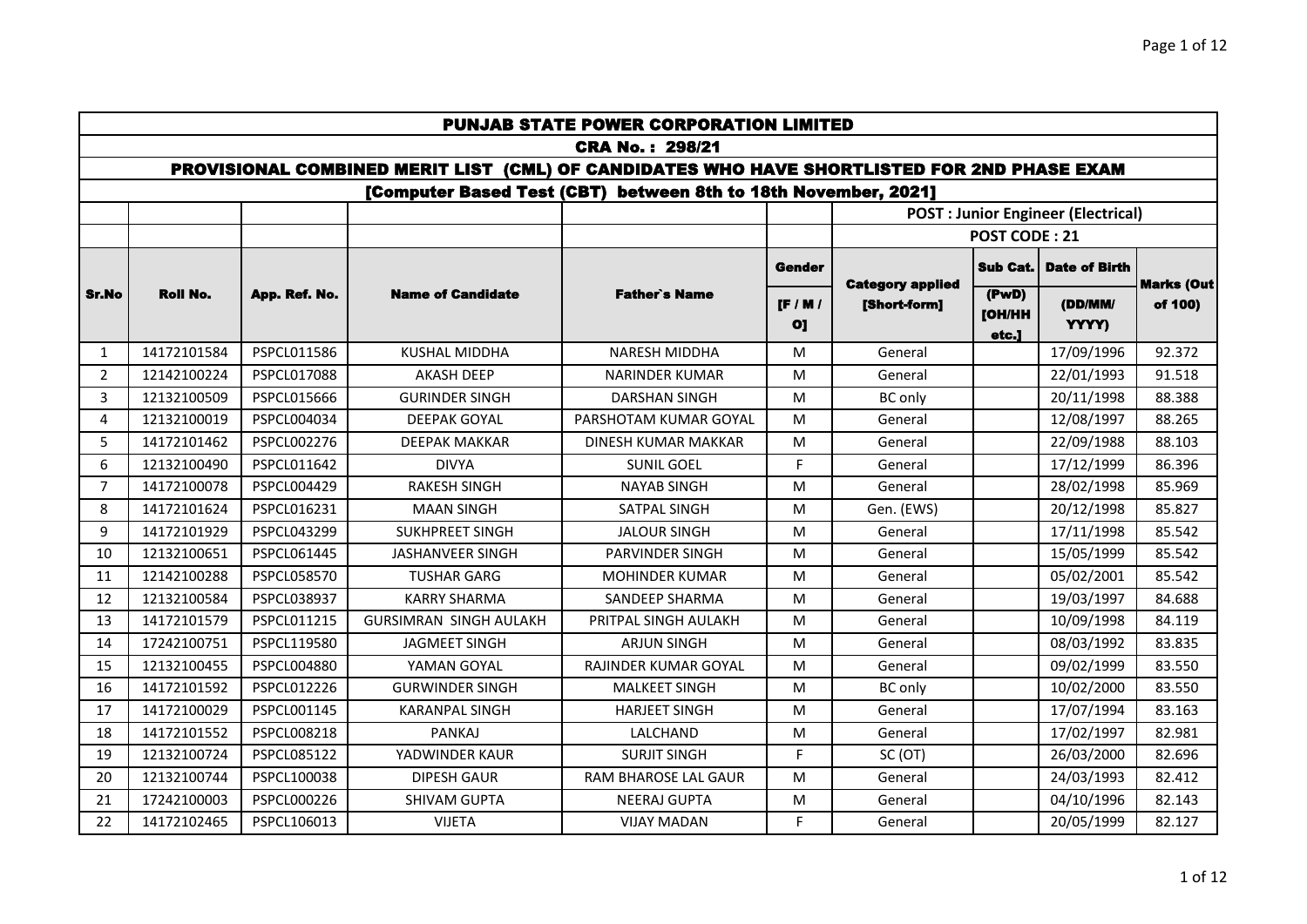|       |                 |                    |                            |                             | <b>Gender</b>                 | <b>Category applied</b> | Sub Cat.                 | <b>Date of Birth</b> | <b>Marks (Out</b> |
|-------|-----------------|--------------------|----------------------------|-----------------------------|-------------------------------|-------------------------|--------------------------|----------------------|-------------------|
| Sr.No | <b>Roll No.</b> | App. Ref. No.      | <b>Name of Candidate</b>   | <b>Father's Name</b>        | $[$ F / M /<br>O <sub>1</sub> | [Short-form]            | (PwD)<br>[OH/HH<br>etc.] | (DD/MM/<br>YYYY)     | of 100)           |
| 23    | 12132100326     | PSPCL091768        | <b>AMAN GULIYA</b>         | <b>DILBAG GULIYA</b>        | M                             | General                 |                          | 07/11/1995           | 81.888            |
| 24    | 14172100118     | PSPCL007921        | JASHANJOT SIDHU            | <b>SWARAN SINGH</b>         | M                             | General                 |                          | 08/07/1999           | 81.888            |
| 25    | 12132100084     | PSPCL016041        | PRINCE GOYAL               | <b>CHAMAN LAL</b>           | M                             | General                 |                          | 28/05/2000           | 81.633            |
| 26    | 14172101565     | PSPCL009401        | <b>ROBIN BAGHLA</b>        | <b>KEWAL KRISHAN</b>        | M                             | General                 |                          | 06/10/1992           | 81.274            |
| 27    | 15202100664     | PSPCL046267        | <b>RAJEEV RANJAN KUMAR</b> | <b>RAMJEE ROY</b>           | M                             | General                 |                          | 21/10/1992           | 81.274            |
| 28    | 12142100077     | PSPCL040515        | ANAMIKA                    | <b>SURENDER SINGH</b>       | F.                            | General                 |                          | 27/09/1996           | 81.122            |
| 29    | 17242100020     | PSPCL003400        | <b>HARMANPREET SINGH</b>   | <b>RANJIT SINGH</b>         | M                             | General                 |                          | 13/03/1999           | 81.122            |
| 30    | 14172101918     | PSPCL042144        | <b>RAHUL SHUKLA</b>        | ANGAD SHUKLA                | M                             | General                 |                          | 10/08/1996           | 80.989            |
| 31    | 15192100377     | PSPCL108387        | <b>ABHINAV MEHRA</b>       | <b>BAL KRISHAN MEHRA</b>    | M                             | General                 |                          | 06/07/1994           | 80.867            |
| 32    | 12132100129     | PSPCL027886        | <b>ISHITA JAIN</b>         | NARINDER KUMAR JAIN         | F.                            | General                 |                          | 05/08/1998           | 80.867            |
| 33    | 14172102107     | PSPCL061608        | <b>SUKHRAJ SINGH</b>       | <b>HARJIT SINGH</b>         | M                             | General                 |                          | 29/05/1998           | 80.704            |
| 34    | 12142100265     | PSPCL047262        | <b>KAILASH GARG</b>        | <b>VEERBHAN GARG</b>        | M                             | Gen. (EWS)              |                          | 11/09/2001           | 80.704            |
| 35    | 14172102842     | PSPCL153992        | <b>SANJAY KUMAR</b>        | <b>OM PRAKASH</b>           | M                             | General                 |                          | 15/05/1994           | 80.420            |
| 36    | 14172102474     | PSPCL106370        | <b>ATUL BHARDWAJ</b>       | <b>RAMPAL SHARMA</b>        | M                             | General                 |                          | 01/02/1997           | 80.420            |
| 37    | 14172100441     | PSPCL037350        | <b>HARSHDEEP SHARMA</b>    | <b>CHANDER MOHAN SHARMA</b> | M                             | General                 |                          | 19/08/1990           | 80.357            |
| 38    | 14172102661     | PSPCL128263        | <b>HARLAL SAINI</b>        | <b>BABU LAL SAINI</b>       | M                             | General                 |                          | 05/03/1993           | 80.135            |
| 39    | 14172101435     | PSPCL000270        | <b>ABHISHEK SINGLA</b>     | <b>MOHAN LAL</b>            | M                             | General                 |                          | 10/02/1998           | 80.135            |
| 40    | 14172100892     | PSPCL084434        | <b>KULDEEP KUMAR</b>       | <b>SOHAN LAL</b>            | M                             | General                 |                          | 02/09/1992           | 80.102            |
| 41    | 14172100408     | PSPCL034543        | <b>HARSH SINGLA</b>        | <b>SHIV KUMAR SINGLA</b>    | M                             | General                 |                          | 03/01/1999           | 80.102            |
| 42    | 17242100661     | PSPCL075588        | <b>MOHIT BANSAL</b>        | PAWAN KUMAR                 | M                             | Gen. (EWS)              |                          | 21/01/1995           | 79.851            |
| 43    | 14172101354     | PSPCL146598        | PANKAJ RAJPAL              | <b>DARSHAN LAL</b>          | M                             | General                 |                          | 09/09/1995           | 79.592            |
| 44    | 12132100081     | PSPCL015808        | MOHIT JAIN                 | <b>JASPAL RAM</b>           | M                             | General                 |                          | 11/09/1996           | 79.592            |
| 45    | 14172102765     | PSPCL144076        | <b>BALJINDER SINGH</b>     | <b>DARSHAN SINGH</b>        | M                             | General                 |                          | 08/08/1993           | 79.566            |
| 46    | 12132100498     | PSPCL013255        | <b>VIKESH SHARMA</b>       | RAJINDRA SHARMA             | M                             | General                 |                          | 21/10/1995           | 79.566            |
| 47    | 12142100262     | PSPCL044667        | <b>SAHIL GUPTA</b>         | <b>SATISH GUPTA</b>         | M                             | General                 |                          | 10/03/1998           | 79.566            |
| 48    | 14172101772     | PSPCL027312        | <b>AJAYPAL SINGH</b>       | <b>KULBIR SINGH</b>         | M                             | General                 |                          | 17/09/1999           | 79.566            |
| 49    | 14172101091     | PSPCL111645        | <b>RAJPREET KAUR</b>       | <b>AJMER SINGH</b>          | F.                            | General                 |                          | 19/03/1991           | 79.337            |
| 50    | 15192100207     | <b>PSPCL054587</b> | VIKRANT KUMAR              | PREM PAL SINGH              | M                             | General                 |                          | 04/04/1992           | 79.337            |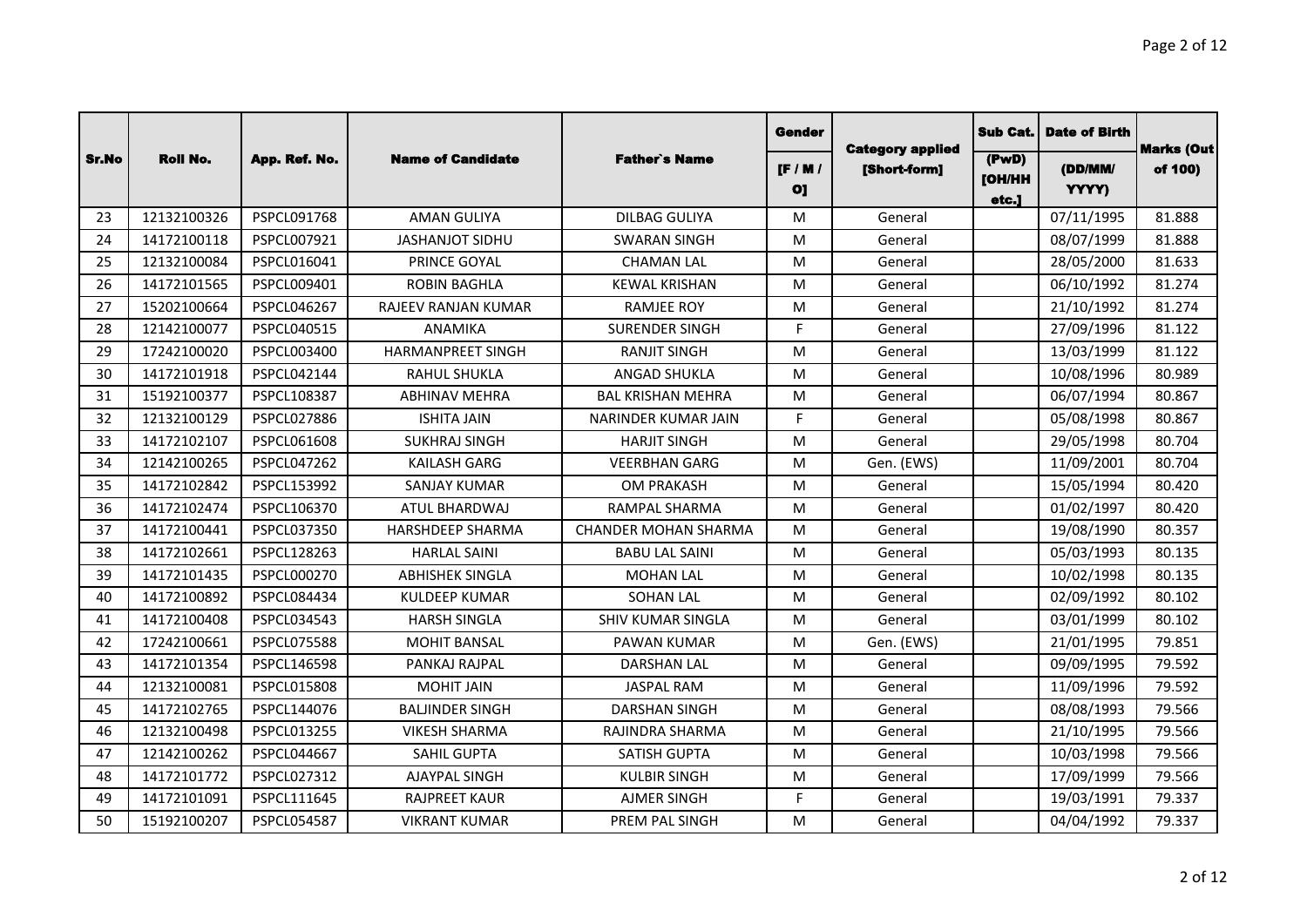|       |                 |               |                          |                             | Gender                        |                                         | Sub Cat.                        | <b>Date of Birth</b> | <b>Marks (Out</b> |
|-------|-----------------|---------------|--------------------------|-----------------------------|-------------------------------|-----------------------------------------|---------------------------------|----------------------|-------------------|
| Sr.No | <b>Roll No.</b> | App. Ref. No. | <b>Name of Candidate</b> | <b>Father's Name</b>        | $[$ F / M /<br>O <sub>1</sub> | <b>Category applied</b><br>[Short-form] | (PwD)<br><b>[OH/HH</b><br>etc.] | (DD/MM/<br>YYYY)     | of 100)           |
| 51    | 14172100355     | PSPCL029524   | <b>RAKESH KUMAR</b>      | <b>LAL CHAND</b>            | M                             | General                                 |                                 | 10/07/1996           | 79.337            |
| 52    | 12132100321     | PSPCL090433   | <b>MADHUR BAIN SINGH</b> | <b>JASPAL SINGH</b>         | M                             | General                                 |                                 | 14/08/1998           | 79.337            |
| 53    | 14172102026     | PSPCL053425   | AMANDEEP SINGH PUNIYA    | <b>VIJAY SINGH PUNIYA</b>   | M                             | General                                 |                                 | 01/05/1995           | 79.281            |
| 54    | 17242100430     | PSPCL004946   | <b>ASHISH KUMAR</b>      | <b>VIJAY CHANDER PANDEY</b> | M                             | General                                 |                                 | 09/11/1995           | 79.281            |
| 55    | 14172100024     | PSPCL000549   | ANIL KUMAR MITTAL        | RAJINDER KUMAR MITTAL       | M                             | General                                 |                                 | 01/10/1996           | 79.082            |
| 56    | 14172101258     | PSPCL129998   | <b>SUMAN</b>             | <b>HAKAM SINGH</b>          | F.                            | General                                 |                                 | 08/12/1997           | 79.082            |
| 57    | 14172102637     | PSPCL125364   | <b>KHUSHITA</b>          | <b>RAJESH KUMAR</b>         | F.                            | General                                 |                                 | 17/09/1994           | 78.997            |
| 58    | 14172101526     | PSPCL006167   | <b>RAMANDEEP SINGH</b>   | <b>GURMAIL SINGH</b>        | M                             | Gen. (EWS)                              |                                 | 06/12/1996           | 78.997            |
| 59    | 12132100347     | PSPCL102966   | <b>DEVINDER SINGH</b>    | <b>BHAGWAN SINGH</b>        | M                             | General                                 |                                 | 04/02/1989           | 78.827            |
| 60    | 15202100269     | PSPCL071856   | <b>MOHD AAKIF</b>        | <b>ARSHAD ALI</b>           | M                             | General                                 |                                 | 01/02/1998           | 78.827            |
| 61    | 17242100715     | PSPCL099762   | <b>ASHWANI KUMAR</b>     | <b>ASHOK KUMAR</b>          | M                             | <b>BC</b> only                          |                                 | 27/10/1996           | 78.712            |
| 62    | 12132100582     | PSPCL038532   | <b>HARMAN SINGH</b>      | <b>GURJIT SINGH</b>         | M                             | General                                 |                                 | 15/06/1998           | 78.712            |
| 63    | 15202100349     | PSPCL096093   | <b>GAJENDRA PRASAD</b>   | <b>THAKUR PRASAD</b>        | M                             | General                                 |                                 | 14/01/1991           | 78.571            |
| 64    | 12132100089     | PSPCL016601   | <b>ARSHDEEP SINGH</b>    | <b>GURTEJ SINGH</b>         | M                             | General                                 |                                 | 31/08/1992           | 78.571            |
| 65    | 17242100537     | PSPCL029419   | <b>AMANDEEP SINGH</b>    | <b>BALJI CHAUDHARY</b>      | M                             | General                                 |                                 | 13/07/1994           | 78.428            |
| 66    | 15202100545     | PSPCL016703   | <b>SHRI RAM</b>          | <b>SHIV SHANKAR JHA</b>     | M                             | Gen. (EWS)                              |                                 | 12/03/1996           | 78.428            |
| 67    | 17242100725     | PSPCL104759   | SHRIANSH BANSAL          | <b>MOHINDER BANSAL</b>      | M                             | General                                 |                                 | 14/07/1997           | 78.428            |
| 68    | 14172100476     | PSPCL041266   | <b>JASPREET SINGH</b>    | <b>HARPAL SINGH</b>         | M                             | General                                 |                                 | 19/06/1988           | 78.316            |
| 69    | 15192100590     | PSPCL021393   | PRAVAL SINGH SANDHU      | <b>BAKHTAWAR SINGH</b>      | M                             | General                                 |                                 | 16/07/1995           | 78.143            |
| 70    | 14172100086     | PSPCL005097   | <b>NIRVAIR SINGH</b>     | <b>JOGINDER SINGH</b>       | M                             | XSM(S)                                  |                                 | 13/02/1983           | 78.061            |
| 71    | 14172100230     | PSPCL018126   | <b>RUBAL GUPTA</b>       | <b>KAMAL KUMAR</b>          | M                             | General                                 |                                 | 11/02/1996           | 78.061            |
| 72    | 14172101602     | PSPCL014100   | <b>LAKHWINDER SINGH</b>  | <b>SATNAM SINGH</b>         | M                             | SC(OT)                                  |                                 | 24/12/1997           | 77.859            |
| 73    | 15202100378     | PSPCL108857   | ZAFEER UDDIN             | <b>MAJDUDDIN</b>            | M                             | General                                 |                                 | 15/09/1993           | 77.806            |
| 74    | 14172102576     | PSPCL118231   | <b>KRISHAN KUMAR</b>     | <b>LADHU RAM</b>            | M                             | General                                 |                                 | 10/01/1995           | 77.574            |
| 75    | 12142100236     | PSPCL025867   | <b>TARUN DHIR</b>        | <b>MULKH RAJ</b>            | M                             | General                                 |                                 | 18/11/1998           | 77.574            |
| 76    | 14172100148     | PSPCL010597   | <b>KARANVIR SINGH</b>    | PARMINDER SINGH             | M                             | General                                 |                                 | 05/12/1998           | 77.551            |
| 77    | 14172100243     | PSPCL019246   | ROHIT SHARMA             | <b>VINOD KUMAR SHARMA</b>   | M                             | General                                 |                                 | 15/12/1998           | 77.551            |
| 78    | 14172100531     | PSPCL045771   | <b>ABHAY SONI</b>        | <b>PARDEEP SONI</b>         | M                             | <b>BC</b> only                          |                                 | 26/11/2000           | 77.551            |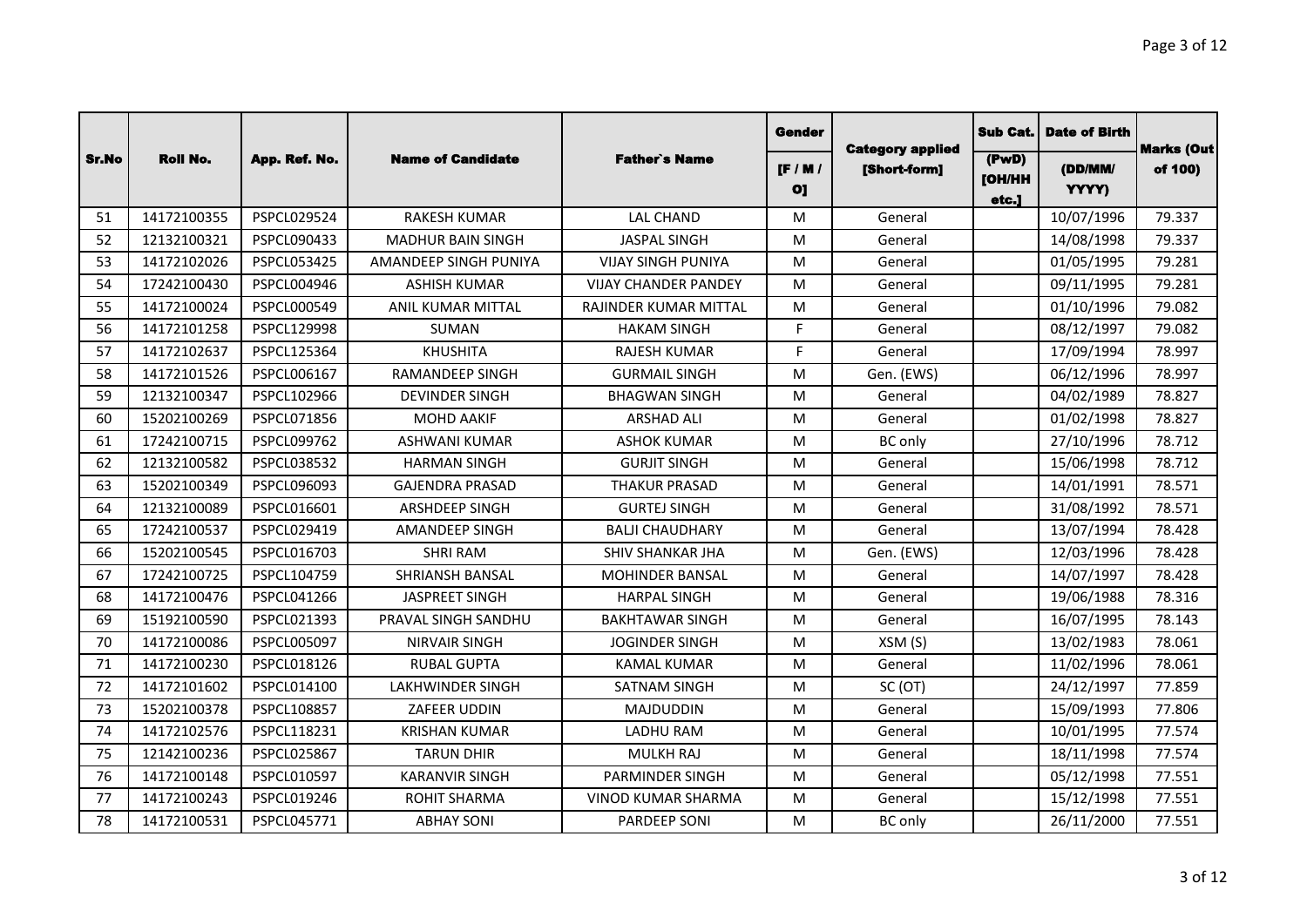|       |                 |                    |                            |                             | Gender                        | <b>Category applied</b> | Sub Cat.                        | <b>Date of Birth</b> | <b>Marks (Out</b> |
|-------|-----------------|--------------------|----------------------------|-----------------------------|-------------------------------|-------------------------|---------------------------------|----------------------|-------------------|
| Sr.No | <b>Roll No.</b> | App. Ref. No.      | <b>Name of Candidate</b>   | <b>Father's Name</b>        | $[$ F / M /<br>O <sub>1</sub> | [Short-form]            | (PwD)<br><b>[OH/HH</b><br>etc.] | (DD/MM/<br>YYYY)     | of 100)           |
| 79    | 12142100075     | PSPCL040096        | RAVINDER PAL SINGH         | <b>SEWA SINGH</b>           | M                             | SC (OT)                 |                                 | 28/07/1998           | 77.296            |
| 80    | 12132100523     | PSPCL022203        | <b>HARISH SHARMA</b>       | <b>SURINDER PALL SHARMA</b> | M                             | General                 |                                 | 06/11/1993           | 77.289            |
| 81    | 12142100143     | PSPCL088816        | ANNANYA SHARMA             | SATYA PAL SHARMA            | M                             | General                 |                                 | 13/03/1997           | 77.041            |
| 82    | 15192100210     | PSPCL056065        | <b>HARSIMRANJEET SINGH</b> | <b>AVTAR SINGH</b>          | M                             | <b>BC</b> only          |                                 | 26/02/1998           | 77.041            |
| 83    | 14172100749     | PSPCL069032        | <b>PRATHAM KANSAL</b>      | SATISH KUMAR                | M                             | General                 |                                 | 15/08/1999           | 77.041            |
| 84    | 12132100050     | PSPCL011420        | <b>ABHAYJEET SINGH</b>     | PARMINDER SINGH             | M                             | General                 |                                 | 23/03/1997           | 76.786            |
| 85    | 12132100544     | PSPCL028727        | <b>NEELAM RANI</b>         | <b>RISHI PAL</b>            | F.                            | <b>BC</b> only          |                                 | 05/01/1989           | 76.720            |
| 86    | 14172101964     | PSPCL046638        | <b>SURABHI</b>             | <b>RAKESH KUMAR</b>         | F.                            | General                 |                                 | 16/07/1994           | 76.720            |
| 87    | 12142100204     | <b>PSPCL005565</b> | SEHAJPREET SINGH           | <b>BEANT SINGH</b>          | M                             | General                 |                                 | 16/02/1997           | 76.720            |
| 88    | 14172101629     | PSPCL016627        | <b>MUKESH PRAJAPAT</b>     | KISHAN LAL PRAJAPAT         | M                             | General                 |                                 | 07/01/1998           | 76.720            |
| 89    | 12142100001     | PSPCL000509        | <b>GAGANDEEP KAUR</b>      | <b>RAVINDER PAL</b>         | F.                            | General                 |                                 | 14/06/1992           | 76.531            |
| 90    | 14172101097     | PSPCL113119        | <b>RAVINDER SINGH</b>      | <b>INDERJEET SINGH</b>      | M                             | General                 |                                 | 01/01/1995           | 76.531            |
| 91    | 14172101024     | PSPCL103369        | <b>VEERPAL KAUR</b>        | <b>BACHAN SINGH</b>         | F.                            | General                 |                                 | 02/03/1996           | 76.531            |
| 92    | 15192100512     | PSPCL001869        | <b>NAVKIRAT SINGH</b>      | <b>RANJIT SINGH</b>         | M                             | <b>BC</b> only          |                                 | 06/12/1999           | 76.436            |
| 93    | 14172100867     | PSPCL082334        | <b>MANDEEP SINGH</b>       | <b>JANGIR SINGH</b>         | M                             | SC (OT)                 |                                 | 07/04/1994           | 76.276            |
| 94    | 14172100033     | PSPCL001524        | <b>DEEPAK</b>              | <b>CHARAN SINGH</b>         | M                             | General                 |                                 | 01/07/1997           | 76.276            |
| 95    | 12132100493     | PSPCL011911        | AKSHYA KHANDELWAL          | SANJAY KHANDELWAL           | F.                            | General                 |                                 | 24/11/1997           | 76.151            |
| 96    | 12132100828     | PSPCL133091        | <b>MANINDER SINGH</b>      | <b>NAVTEJ SINGH</b>         | M                             | General                 |                                 | 10/02/1999           | 76.151            |
| 97    | 14172100669     | PSPCL060310        | NISHA KAMBOJ               | <b>SURESH KUMAR KAMBOJ</b>  | F.                            | General                 |                                 | 15/02/1989           | 76.020            |
| 98    | 15192100378     | PSPCL108879        | MOHAMMAD IMRAN             | <b>SHAHID ALI</b>           | M                             | General                 |                                 | 02/01/1992           | 76.020            |
| 99    | 15202100254     | PSPCL067891        | <b>PRINCE</b>              | YOG RAJ                     | M                             | SC (OT)                 |                                 | 03/09/1997           | 76.020            |
| 100   | 14172102619     | PSPCL123250        | <b>KAPIL SHARMA</b>        | <b>SUNIL DUTT SHARMA</b>    | M                             | General                 |                                 | 02/12/1993           | 75.866            |
| 101   | 14172102615     | PSPCL122450        | MAHENDRA KUMAR SAMOTA      | <b>HARI SINGH SAMOTA</b>    | M                             | General                 |                                 | 04/07/1994           | 75.866            |
| 102   | 12132100750     | PSPCL101918        | <b>CHARU GARG</b>          | SATINDER PAUL GARG          | F.                            | General                 |                                 | 28/09/1996           | 75.866            |
| 103   | 14172100815     | PSPCL077070        | <b>AFSHA FALAK</b>         | <b>GHAFOOR MOHAMMAD</b>     | E                             | General                 |                                 | 26/09/1993           | 75.765            |
| 104   | 14172101071     | PSPCL108373        | <b>MANPREET SINGH</b>      | <b>HARDEV SINGH</b>         | M                             | <b>BC</b> only          |                                 | 06/11/1997           | 75.765            |
| 105   | 12132100461     | PSPCL006247        | SHIVANSHU SHARMA           | <b>VINOD KUMAR SHARMA</b>   | M                             | General                 |                                 | 07/11/1997           | 75.582            |
| 106   | 14172102164     | PSPCL067368        | <b>TARNDEEP SINGH</b>      | <b>SUKHDEV SINGH</b>        | M                             | SC(OT)                  |                                 | 19/08/1999           | 75.582            |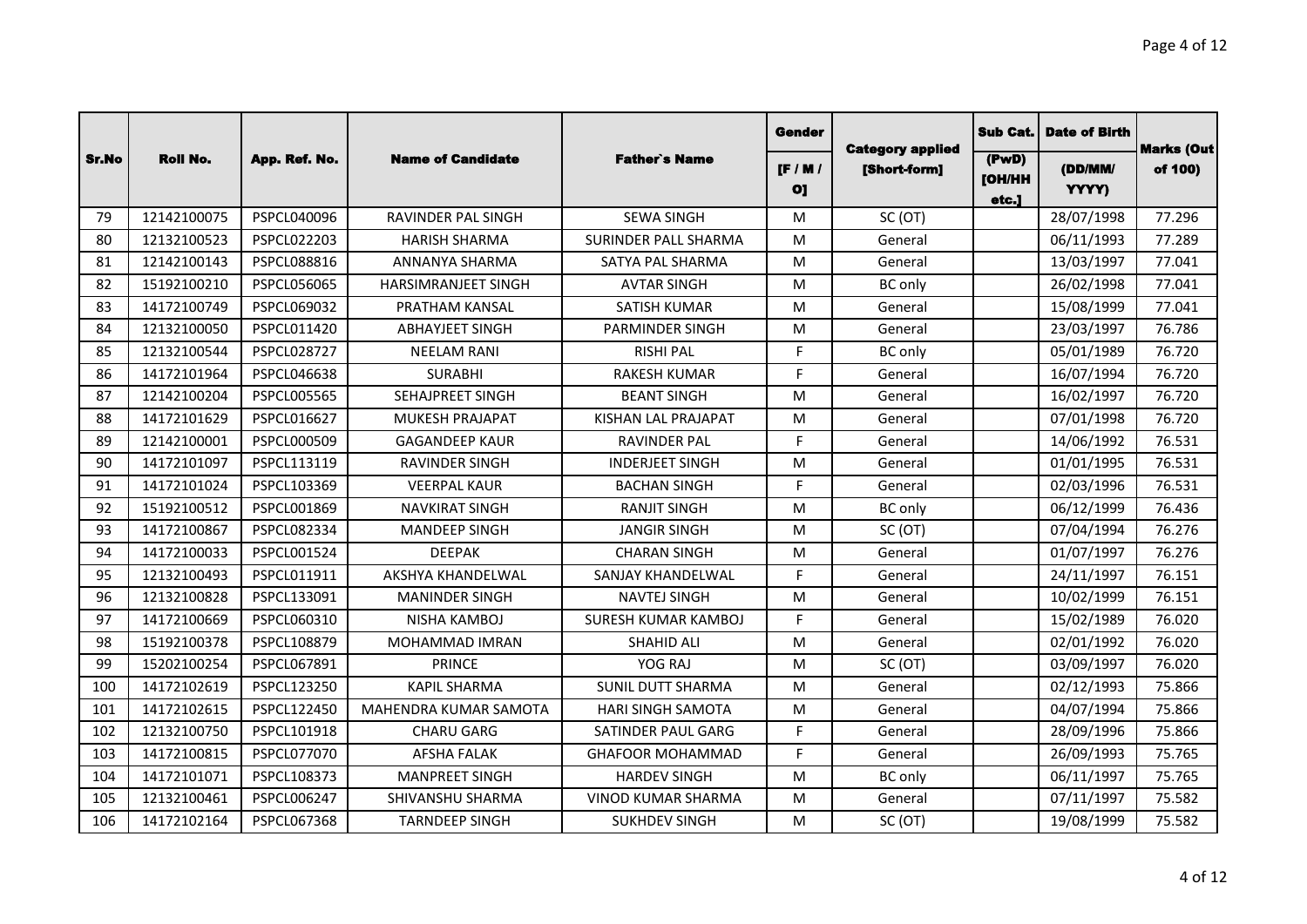|       |                 |               |                           |                             | Gender                          | <b>Category applied</b> | <b>Sub Cat.</b>                 | <b>Date of Birth</b> | <b>Marks (Out</b> |
|-------|-----------------|---------------|---------------------------|-----------------------------|---------------------------------|-------------------------|---------------------------------|----------------------|-------------------|
| Sr.No | <b>Roll No.</b> | App. Ref. No. | <b>Name of Candidate</b>  | <b>Father's Name</b>        | $[$ F / M $]$<br>O <sub>1</sub> | [Short-form]            | (PwD)<br><b>TOH/HH</b><br>etc.] | (DD/MM/<br>YYYY)     | of 100)           |
| 107   | 14172100249     | PSPCL020024   | <b>GURDAT SINGH</b>       | <b>HARBHAJAN SINGH</b>      | M                               | General                 |                                 | 05/04/1993           | 75.510            |
| 108   | 14172100770     | PSPCL070895   | <b>DEEPAK</b>             | <b>VED PARKASH</b>          | M                               | General                 |                                 | 30/09/1997           | 75.510            |
| 109   | 15202100073     | PSPCL017513   | AMARVEER SINGH SAHOTA     | <b>DILAWAR SINGH</b>        | M                               | General                 |                                 | 19/12/1997           | 75.510            |
| 110   | 14172102477     | PSPCL106467   | <b>KHUSHPREET</b>         | PARSHOTAM RAM               | M                               | Gen. (EWS)              |                                 | 16/07/1992           | 75.297            |
| 111   | 14172101946     | PSPCL044867   | <b>LAKHVEER SINGH</b>     | <b>DARSHAN SINGH</b>        | M                               | General                 |                                 | 20/08/1998           | 75.297            |
| 112   | 15192100532     | PSPCL005992   | <b>AMRIK SINGH</b>        | <b>GURMUKH SINGH</b>        | M                               | BC only                 |                                 | 01/03/1992           | 75.013            |
| 113   | 12132100271     | PSPCL068534   | <b>HARI KUMAR PAL</b>     | <b>DURGA PRASAD</b>         | M                               | General                 |                                 | 03/12/1988           | 75.000            |
| 114   | 12132100349     | PSPCL105948   | <b>MANOJ GARG</b>         | <b>ANIL KUMAR</b>           | M                               | General                 |                                 | 21/12/1995           | 75.000            |
| 115   | 14172101178     | PSPCL120817   | <b>HARPREET SHARMA</b>    | <b>BALRAM SHARMA</b>        | M                               | General                 |                                 | 31/10/1991           | 74.745            |
| 116   | 14172100256     | PSPCL020528   | <b>VIKESH GUPTA</b>       | <b>RANJEET KUMAR</b>        | M                               | General                 |                                 | 07/10/1993           | 74.745            |
| 117   | 14172100526     | PSPCL045488   | LOVELY JINDAL             | <b>KRISHAN KUMAR</b>        | M                               | Gen. (EWS)              |                                 | 25/09/1994           | 74.745            |
| 118   | 12132100195     | PSPCL046019   | ARUN KUMAR JAISWAL        | <b>LALIT KUMAR</b>          | M                               | General                 |                                 | 17/07/1995           | 74.745            |
| 119   | 12132100698     | PSPCL075343   | <b>MOHIT</b>              | <b>PAWAN KUMAR</b>          | M                               | General                 |                                 | 09/02/1993           | 74.728            |
| 120   | 17242100217     | PSPCL058808   | <b>BARJESH KUMAR</b>      | DINESH JASWAL               | M                               | Gen. (EWS)              |                                 | 28/12/1995           | 74.490            |
| 121   | 14172100242     | PSPCL019116   | <b>GAGANDEEP SINGH</b>    | <b>SUKHDEV SINGH</b>        | M                               | SC (OT)                 |                                 | 20/08/1996           | 74.490            |
| 122   | 15202100060     | PSPCL014163   | <b>GURPREET KUNDAL</b>    | <b>AMARJIT</b>              | M                               | SC (OT)                 |                                 | 19/01/1999           | 74.490            |
| 123   | 14172102815     | PSPCL150048   | <b>ANJALI GUPTA</b>       | JAGESHWAR PRASAD GUPTA      | F.                              | General                 |                                 | 04/12/1993           | 74.444            |
| 124   | 15192100556     | PSPCL011406   | PUNEET CHAUDHARY          | <b>RAKESH CHAUDHARY</b>     | M                               | <b>BC</b> only          |                                 | 16/11/1998           | 74.444            |
| 125   | 14172101547     | PSPCL007881   | <b>KANWARPARTAP SINGH</b> | <b>MANJIT SINGH</b>         | M                               | <b>BC</b> only          |                                 | 19/02/2000           | 74.444            |
| 126   | 15202100211     | PSPCL053270   | RAJINDERPAL SINGH         | <b>KULWINDER SINGH</b>      | M                               | General                 |                                 | 12/12/1995           | 74.235            |
| 127   | 14172100418     | PSPCL035341   | <b>ANIRUDH MITTAL</b>     | <b>KARUN KUMAR</b>          | M                               | General                 |                                 | 07/01/1998           | 74.235            |
| 128   | 14172102549     | PSPCL115353   | <b>JAGSIR SINGH</b>       | <b>AMRIK SINGH</b>          | M                               | Gen. (EWS)              |                                 | 11/03/1993           | 74.159            |
| 129   | 14172100081     | PSPCL004727   | <b>SUBHASH KUMAR</b>      | <b>RAM CHANDER</b>          | M                               | <b>BC</b> only          |                                 | 27/04/1997           | 73.980            |
| 130   | 14172101050     | PSPCL106043   | SHISHANT SHARMA           | YOGESH KUMAR                | M                               | General                 |                                 | 25/12/1998           | 73.980            |
| 131   | 15202100906     | PSPCL123375   | PRASHANT KUMAR MISHRA     | <b>JUGAL KISHORE MISHRA</b> | M                               | Gen. (EWS)              |                                 | 14/02/1997           | 73.874            |
| 132   | 12142100229     | PSPCL020379   | <b>SUKHWANT SINGH</b>     | <b>NIRMAL SINGH</b>         | M                               | SC (OT)                 |                                 | 30/07/1997           | 73.874            |
| 133   | 14172101442     | PSPCL000584   | <b>MANISH KUCHERIA</b>    | <b>BALU RAM</b>             | M                               | General                 |                                 | 16/07/2000           | 73.874            |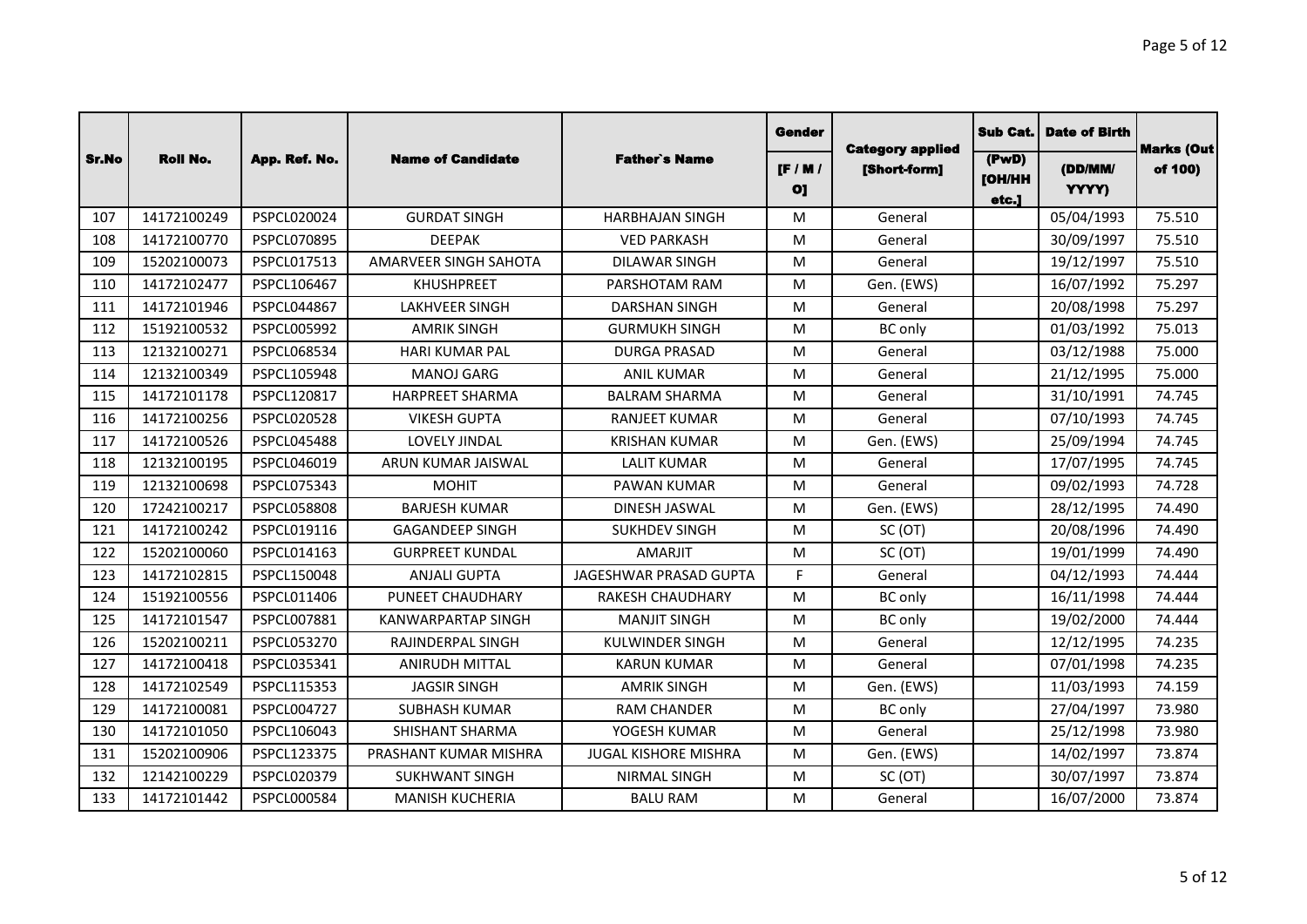|       |                 |               |                                |                               | Gender                          |                                         | <b>Sub Cat.</b>                 | <b>Date of Birth</b> |                              |
|-------|-----------------|---------------|--------------------------------|-------------------------------|---------------------------------|-----------------------------------------|---------------------------------|----------------------|------------------------------|
| Sr.No | <b>Roll No.</b> | App. Ref. No. | <b>Name of Candidate</b>       | <b>Father's Name</b>          | $[$ F / M $]$<br>O <sub>1</sub> | <b>Category applied</b><br>[Short-form] | (PwD)<br><b>[OH/HH</b><br>etc.] | (DD/MM/<br>YYYY)     | <b>Marks (Out</b><br>of 100) |
| 134   | 15202100200     | PSPCL050362   | RITESH KUMAR SRIVASTAVA        | UMESH CHANDRA SRIVASTAVA      | M                               | General                                 |                                 | 20/06/1987           | 73.724                       |
| 135   | 12132100358     | PSPCL109574   | <b>ANKUSH</b>                  | <b>JOGINDER SINGH</b>         | M                               | General                                 |                                 | 15/04/1993           | 73.724                       |
| 136   | 14172101051     | PSPCL106286   | <b>HAPPY</b>                   | <b>RAM KUMAR</b>              | M                               | General                                 |                                 | 16/01/1994           | 73.724                       |
| 137   | 14172100117     | PSPCL007890   | <b>GURINDERPAL SINGH</b>       | <b>HARDEEP SINGH</b>          | M                               | General                                 |                                 | 23/03/1995           | 73.724                       |
| 138   | 14172100690     | PSPCL062589   | <b>SAJAN GOYAL</b>             | SAT PAUL GOYAL                | M                               | General                                 |                                 | 23/01/1997           | 73.724                       |
| 139   | 14172101844     | PSPCL034634   | <b>VIKRAM SINGH</b>            | <b>GURNAM SINGH</b>           | M                               | General                                 |                                 | 17/02/1991           | 73.590                       |
| 140   | 14172102533     | PSPCL113087   | <b>DAVID GARG</b>              | <b>VINOD KUMAR</b>            | M                               | General                                 |                                 | 03/03/1997           | 73.590                       |
| 141   | 15202100784     | PSPCL078025   | <b>NAMAN SHARMA</b>            | <b>RAVINDER KUMAR</b>         | M                               | General                                 |                                 | 13/08/1997           | 73.590                       |
| 142   | 14172100046     | PSPCL002315   | DEVENDER KUMAR PRAJAPATI       | <b>SUDARSHAN KUMAR</b>        | M                               | General                                 |                                 | 20/07/1990           | 73.469                       |
| 143   | 12142100031     | PSPCL011570   | <b>DHIRENDER</b>               | <b>TIRTH RAJ</b>              | M                               | General                                 |                                 | 02/03/1995           | 73.469                       |
| 144   | 14172100185     | PSPCL014547   | DAYANAND SINGLA                | HITABHILASHI SINGLA           | M                               | General                                 |                                 | 06/09/1996           | 73.469                       |
| 145   | 14172100479     | PSPCL041535   | <b>MANDEEP SINGH</b>           | <b>PAL SINGH</b>              | M                               | General                                 |                                 | 18/11/1998           | 73.469                       |
| 146   | 14172101194     | PSPCL122907   | NITISH KUMAR GUPTA             | <b>RAVI KUMAR GUPTA</b>       | M                               | Gen. (EWS)                              |                                 | 01/01/2003           | 73.469                       |
| 147   | 15192100893     | PSPCL117168   | HARSHWARDHAN BHANUDAS<br>LAMBE | <b>BHANUDAS PUNJAJI LAMBE</b> | M                               | General                                 |                                 | 28/01/1991           | 73.305                       |
| 148   | 15202100563     | PSPCL022014   | <b>KUNAL GOYAL</b>             | MOHAN LAL GOYAL               | M                               | Gen. (EWS)                              |                                 | 27/06/1995           | 73.305                       |
| 149   | 14172101000     | PSPCL100679   | <b>ROHIT SINGH</b>             | <b>BALWAN SINGH</b>           | M                               | General                                 |                                 | 20/09/1996           | 73.214                       |
| 150   | 12132100438     | PSPCL001112   | <b>MOHIT KUMAR</b>             | <b>TARACHAND SAINI</b>        | M                               | General                                 |                                 | 28/02/1995           | 73.021                       |
| 151   | 14172100159     | PSPCL012209   | <b>VINOD KUMAR</b>             | <b>KRISHAN CHANDER</b>        | M                               | General                                 |                                 | 07/10/1991           | 72.959                       |
| 152   | 17242100046     | PSPCL010107   | <b>SUKHJINDER SINGH</b>        | <b>MEHAL SINGH</b>            | M                               | SC (OT)                                 |                                 | 02/05/1995           | 72.959                       |
| 153   | 14172100954     | PSPCL091769   | <b>AMIT SHARMA</b>             | <b>BUDH DEV SHARMA</b>        | M                               | General                                 |                                 | 10/12/1995           | 72.959                       |
| 154   | 14172100255     | PSPCL020525   | <b>HARWINDER KUMAR</b>         | <b>RAM KUMAR</b>              | M                               | <b>BC</b> only                          |                                 | 05/12/1997           | 72.959                       |
| 155   | 14172101078     | PSPCL109283   | <b>BHOVESH JINDAL</b>          | <b>ARUN KUMAR</b>             | M                               | General                                 |                                 | 24/08/1999           | 72.959                       |
| 156   | 14172101736     | PSPCL025080   | <b>LOVISH KUMAR</b>            | <b>ASHWANI KUMAR</b>          | M                               | General                                 |                                 | 25/01/1997           | 72.736                       |
| 157   | 14172101525     | PSPCL006166   | <b>NAVJOT SINGH</b>            | <b>DARSHAN SINGH</b>          | M                               | General                                 |                                 | 14/07/1997           | 72.736                       |
| 158   | 12132100536     | PSPCL026435   | <b>SUKHCHAIN SINGH</b>         | <b>JARNAIL SINGH</b>          | M                               | SC (OT)                                 |                                 | 27/09/1997           | 72.736                       |
| 159   | 15192100517     | PSPCL003871   | <b>TAHIL DHINGRA</b>           | <b>KANT KUMAR</b>             | M                               | General                                 |                                 | 15/10/1998           | 72.736                       |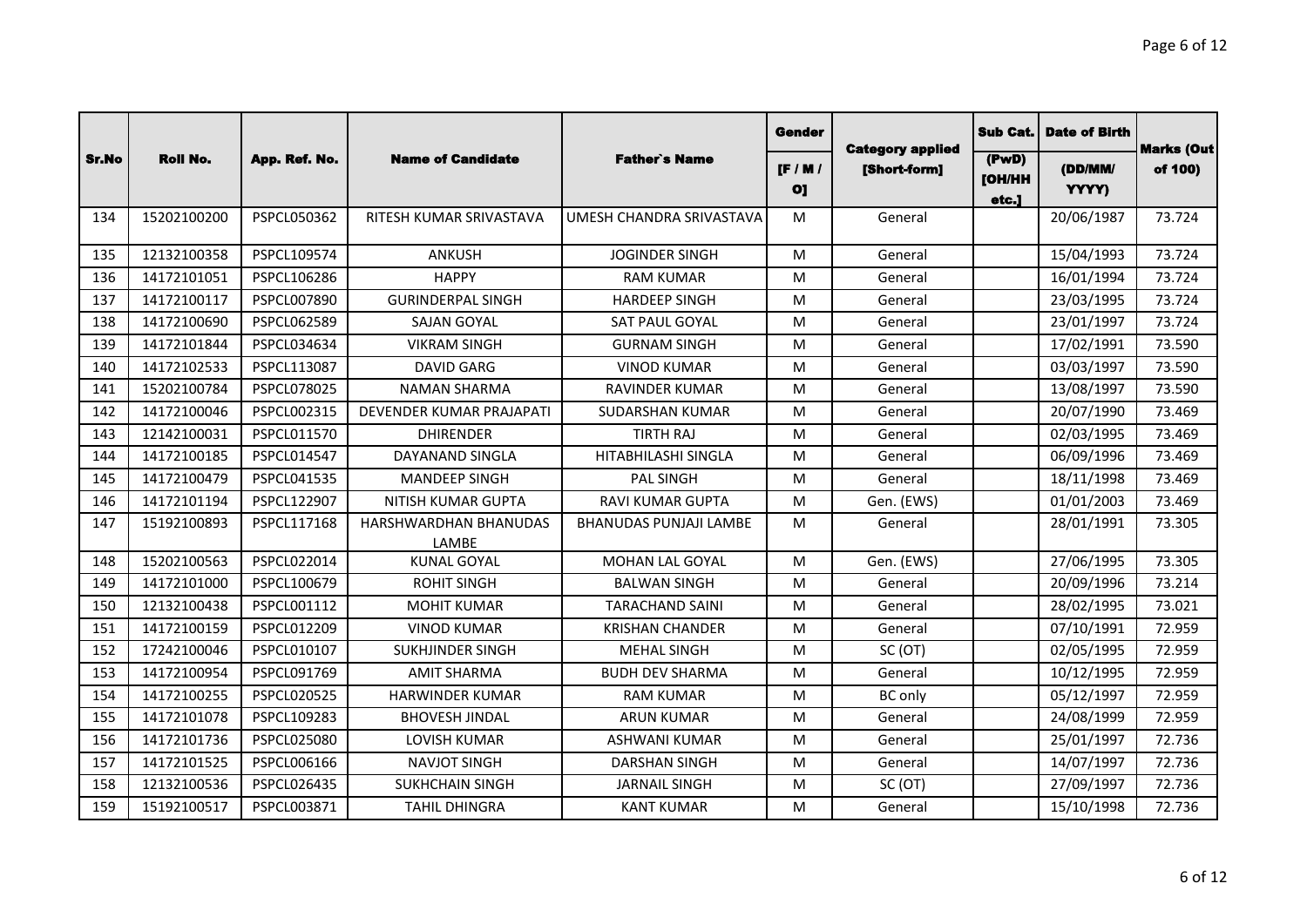|       |                 |               |                           |                         | Gender                        | <b>Category applied</b> | Sub Cat.                        | <b>Date of Birth</b> | <b>Marks (Out</b> |
|-------|-----------------|---------------|---------------------------|-------------------------|-------------------------------|-------------------------|---------------------------------|----------------------|-------------------|
| Sr.No | <b>Roll No.</b> | App. Ref. No. | <b>Name of Candidate</b>  | <b>Father's Name</b>    | $[$ F / M /<br>O <sub>1</sub> | [Short-form]            | (PwD)<br><b>[OH/HH</b><br>etc.] | (DD/MM/<br>YYYY)     | of 100)           |
| 160   | 12132100116     | PSPCL023783   | YADVINDER SINGH           | <b>MALOOK SINGH</b>     | M                             | XSM(S)                  |                                 | 06/09/1982           | 72.704            |
| 161   | 15192100051     | PSPCL012126   | <b>NAVPREET</b>           | <b>TILAK RAJ</b>        | M                             | SC (OT)                 |                                 | 30/11/1997           | 72.704            |
| 162   | 14172100445     | PSPCL037726   | <b>GURPREET KAUR</b>      | <b>LACHHMAN SINGH</b>   | F.                            | General                 |                                 | 06/12/1998           | 72.704            |
| 163   | 12132100134     | PSPCL029349   | <b>PURNIMA</b>            | <b>RAJNIK BHALLA</b>    | F.                            | General                 |                                 | 15/08/1999           | 72.704            |
| 164   | 12132100782     | PSPCL115735   | <b>PINKDEEP KAUR</b>      | <b>AVTAR SINGH</b>      | F.                            | Gen. (EWS)              |                                 | 20/04/1995           | 72.451            |
| 165   | 15202100595     | PSPCL030150   | <b>TAJINDER PAL SINGH</b> | <b>GURNAM SINGH</b>     | M                             | <b>BC</b> only          |                                 | 31/05/1996           | 72.451            |
| 166   | 15192100263     | PSPCL071107   | <b>PANKAJ DIGPAL</b>      | <b>RAGHBIR CHAND</b>    | M                             | <b>BC</b> only          |                                 | 09/09/1996           | 72.194            |
| 167   | 17242100270     | PSPCL077642   | <b>GURDEEP SINGH</b>      | <b>SUKHWINDER SINGH</b> | M                             | <b>BC</b> only          |                                 | 15/11/1998           | 72.194            |
| 168   | 15202100792     | PSPCL082460   | SIMRANJIT SINGH           | <b>BALWINDER SINGH</b>  | M                             | <b>BC</b> only          |                                 | 04/03/1991           | 72.167            |
| 169   | 15192100717     | PSPCL054524   | <b>HARMEET SINGH</b>      | <b>GURBACHAN SINGH</b>  | M                             | <b>BC</b> only          |                                 | 20/12/1991           | 72.167            |
| 170   | 12132100272     | PSPCL068742   | <b>HIMANSHU RATTAN</b>    | <b>NARESH KUMAR</b>     | M                             | Gen. (EWS)              |                                 | 23/05/1996           | 71.939            |
| 171   | 15192100932     | PSPCL136905   | <b>JASPAL SINGH</b>       | <b>SOLU RAM</b>         | M                             | <b>BC</b> only          |                                 | 15/02/1997           | 71.598            |
| 172   | 14172102240     | PSPCL075631   | RAMANDEEP KAUR            | <b>GURDARSHAN SINGH</b> | F.                            | General                 |                                 | 15/01/1996           | 71.313            |
| 173   | 14172101036     | PSPCL104163   | <b>NISHANT NAKRA</b>      | <b>PIARA LAL</b>        | M                             | Gen. (EWS)              |                                 | 08/11/1991           | 71.173            |
| 174   | 14172100202     | PSPCL016169   | <b>GURPREET SINGH</b>     | <b>BALWINDER SINGH</b>  | M                             | <b>BC</b> only          |                                 | 17/11/1996           | 71.173            |
| 175   | 15202100051     | PSPCL012358   | <b>RAJBEER SINGH</b>      | <b>DAVINDER SINGH</b>   | M                             | SC (MZB)                |                                 | 02/05/1997           | 71.173            |
| 176   | 15202100835     | PSPCL098791   | <b>SANJEEV KUMAR</b>      | <b>RATTAN CHAND</b>     | M                             | <b>BC</b> only          |                                 | 20/12/1988           | 71.029            |
| 177   | 12142100345     | PSPCL114592   | VAISHALI                  | <b>RAJ KUMAR</b>        | F.                            | General                 |                                 | 15/09/1995           | 71.029            |
| 178   | 15192100670     | PSPCL040083   | <b>VARINDER KUMAR</b>     | <b>CHANDAR PARKASH</b>  | M                             | <b>BC</b> only          |                                 | 05/11/1996           | 71.029            |
| 179   | 12132100247     | PSPCL062282   | <b>LAKHWINDER SINGH</b>   | SUKHWINDER SINGH        | M                             | SC (OT)                 |                                 | 26/09/1996           | 70.918            |
| 180   | 14172100966     | PSPCL093327   | <b>MANJINDER SINGH</b>    | <b>DURLABH SINGH</b>    | M                             | SC (OT)                 |                                 | 08/03/1998           | 70.918            |
| 181   | 17242100514     | PSPCL024118   | <b>KONIKA RANI</b>        | MUKESH KUMAR            | F.                            | Gen. (EWS)              |                                 | 19/05/1995           | 70.744            |
| 182   | 14172101908     | PSPCL041255   | <b>AMARDEEP SINGH</b>     | <b>JEET SINGH</b>       | M                             | Gen. (EWS)              |                                 | 01/08/1991           | 70.459            |
| 183   | 14172102414     | PSPCL098690   | <b>HARMANJOT SINGH</b>    | <b>SUKHWINDER SINGH</b> | M                             | <b>BC</b> only          |                                 | 17/01/2002           | 70.459            |
| 184   | 12132100281     | PSPCL071159   | <b>LOVEPREET SINGH</b>    | <b>HAKAM SINGH</b>      | M                             | Gen. (EWS)              |                                 | 01/08/1992           | 70.408            |
| 185   | 15202100018     | PSPCL004805   | <b>DEEPAK SHARMA</b>      | PARBODH CHANDER         | M                             | Gen. (EWS)              |                                 | 28/12/1992           | 70.408            |
| 186   | 14172101627     | PSPCL016570   | <b>ANMOL SINGH</b>        | <b>JASWINDER SINGH</b>  | M                             | <b>BC</b> only          |                                 | 20/09/1998           | 70.175            |
| 187   | 17242100473     | PSPCL016766   | <b>ABHISHEK KUMAR</b>     | <b>ASHOK KUMAR</b>      | M                             | BC only                 |                                 | 17/11/1998           | 70.175            |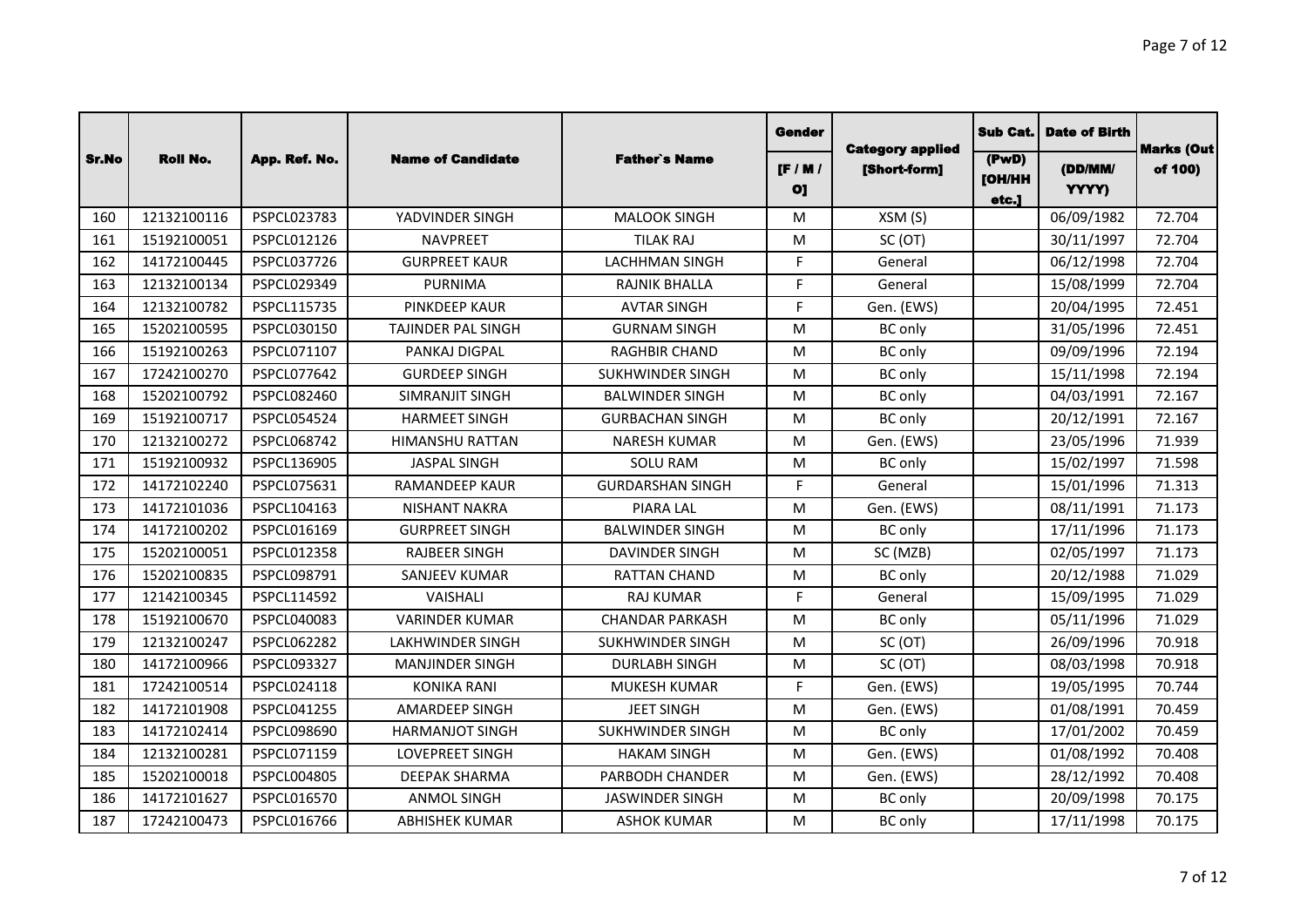|       |                 |               |                           |                           | Gender                        | <b>Category applied</b> | Sub Cat.                        | <b>Date of Birth</b> | <b>Marks (Out</b> |
|-------|-----------------|---------------|---------------------------|---------------------------|-------------------------------|-------------------------|---------------------------------|----------------------|-------------------|
| Sr.No | <b>Roll No.</b> | App. Ref. No. | <b>Name of Candidate</b>  | <b>Father's Name</b>      | $[$ F / M /<br>O <sub>1</sub> | [Short-form]            | (PwD)<br><b>[OH/HH</b><br>etc.] | (DD/MM/<br>YYYY)     | of 100)           |
| 188   | 12132100591     | PSPCL040910   | <b>GURTEJ SINGH</b>       | <b>GURMAIL SINGH</b>      | M                             | <b>BC</b> only          |                                 | 12/02/2000           | 70.175            |
| 189   | 17242100247     | PSPCL066696   | <b>MOHIT KUMAR</b>        | <b>KASTURI LAL</b>        | M                             | SC (OT)                 |                                 | 11/03/1998           | 69.898            |
| 190   | 12142100325     | PSPCL097033   | NATASHA SINGLA            | RAJ KUMAR SINGLA          | F.                            | General                 |                                 | 01/07/1993           | 69.890            |
| 191   | 12132100753     | PSPCL103129   | <b>KARNVEER SINGH</b>     | <b>BALBIR SINGH</b>       | M                             | <b>BC</b> only          |                                 | 30/11/1993           | 69.890            |
| 192   | 14172100678     | PSPCL061399   | PRIYANKA                  | <b>RAJ KUMAR GARG</b>     | F.                            | General                 |                                 | 05/10/1991           | 69.643            |
| 193   | 17242100022     | PSPCL004102   | <b>RANJEET SINGH</b>      | <b>SOHAN SINGH</b>        | M                             | Gen. (EWS)              |                                 | 30/08/1992           | 69.643            |
| 194   | 14172101150     | PSPCL118386   | <b>VIJAY KUMAR</b>        | <b>GIAN CHAND</b>         | M                             | <b>BC</b> only          |                                 | 18/08/1995           | 69.643            |
| 195   | 15202100779     | PSPCL077180   | PARJINDER SINGH           | SANTOKH SINGH             | M                             | SC (OT)                 |                                 | 13/01/2000           | 69.606            |
| 196   | 12132100561     | PSPCL032288   | <b>JAGJIT SINGH</b>       | <b>GURNAM SINGH</b>       | M                             | SC (OT)                 |                                 | 18/09/1993           | 69.321            |
| 197   | 14172101483     | PSPCL003744   | <b>SUKHJINDER SINGH</b>   | <b>MAJOR SINGH</b>        | M                             | <b>BC</b> only          |                                 | 12/09/1997           | 69.321            |
| 198   | 14172101292     | PSPCL135072   | <b>HARKAMALDEEP KAUR</b>  | <b>NACHHATTAR SINGH</b>   | F.                            | General                 |                                 | 29/06/1994           | 69.133            |
| 199   | 17242100009     | PSPCL000672   | <b>RAHUL KUMAR</b>        | <b>MANOJ KUMAR</b>        | M                             | SC (OT)                 |                                 | 27/08/1996           | 69.133            |
| 200   | 14172101490     | PSPCL004584   | PALLAVI GOYAL             | <b>DEVRAJ GOYAL</b>       | F.                            | General                 |                                 | 29/07/1990           | 69.037            |
| 201   | 15192100513     | PSPCL001925   | <b>KARISHMA VERMA</b>     | <b>JAIDEV VERMA</b>       | F.                            | BC only                 |                                 | 15/10/1995           | 69.037            |
| 202   | 15192100010     | PSPCL001644   | <b>PUNIT SHARMA</b>       | <b>NARESH KUMAR</b>       | M                             | Gen. (EWS)              |                                 | 01/01/1985           | 68.878            |
| 203   | 12142100026     | PSPCL008985   | PAPIHA SALHOTRA           | <b>DIPAK SALHOTRA</b>     | F.                            | SC (MZB)                |                                 | 11/06/1993           | 68.878            |
| 204   | 14172102476     | PSPCL106465   | <b>JAPINDER SINGH</b>     | <b>GURPAL SINGH</b>       | M                             | Gen. (EWS)              |                                 | 03/03/1991           | 68.752            |
| 205   | 12132100679     | PSPCL070615   | <b>GURVINDER SINGH</b>    | <b>GURBACHAN SINGH</b>    | M                             | SC (OT)                 |                                 | 13/06/1995           | 68.752            |
| 206   | 14172101737     | PSPCL025386   | <b>AMANDEEP SINGH</b>     | <b>RAJINDER SINGH</b>     | M                             | SC (OT)                 |                                 | 01/01/1999           | 68.752            |
| 207   | 14172102563     | PSPCL116542   | <b>SUMEET KUMAR</b>       | <b>RAMGYAN</b>            | M                             | <b>BC</b> only          |                                 | 19/03/1996           | 68.467            |
| 208   | 15192100657     | PSPCL036962   | <b>MANINDER SINGH</b>     | <b>KAMALJEET SINGH</b>    | M                             | <b>BC</b> only          |                                 | 13/08/1996           | 68.467            |
| 209   | 15202100499     | PSPCL004410   | FIZA SINGH MULTANI        | <b>SUKHWINDER SINGH</b>   | F.                            | <b>BC</b> only          |                                 | 29/12/1994           | 68.183            |
| 210   | 12132100454     | PSPCL004678   | <b>JASREET KAUR SAINI</b> | <b>MANJIT SINGH SAINI</b> | F.                            | General                 |                                 | 16/12/1996           | 68.183            |
| 211   | 14172101265     | PSPCL130464   | SARITA SHARMA             | <b>KAPIL DEV</b>          | F.                            | General                 |                                 | 09/03/1990           | 68.112            |
| 212   | 14172100874     | PSPCL082930   | <b>BALWINDER SINGH</b>    | <b>GURMEET SINGH</b>      | M                             | Gen. (EWS)              |                                 | 03/12/1993           | 68.112            |
| 213   | 17242100360     | PSPCL123222   | <b>SUKHPREET KAUR</b>     | <b>TIRATH SINGH</b>       | F.                            | General                 |                                 | 25/10/1994           | 68.112            |
| 214   | 14172100182     | PSPCL014284   | <b>SHAFFA</b>             | RAMNEESH BEHL             | E                             | General                 |                                 | 22/09/2000           | 68.112            |
| 215   | 14172102475     | PSPCL106381   | <b>ANCHAL</b>             | NARENDER KUMAR RAJPAL     | F.                            | General                 |                                 | 15/12/1996           | 67.898            |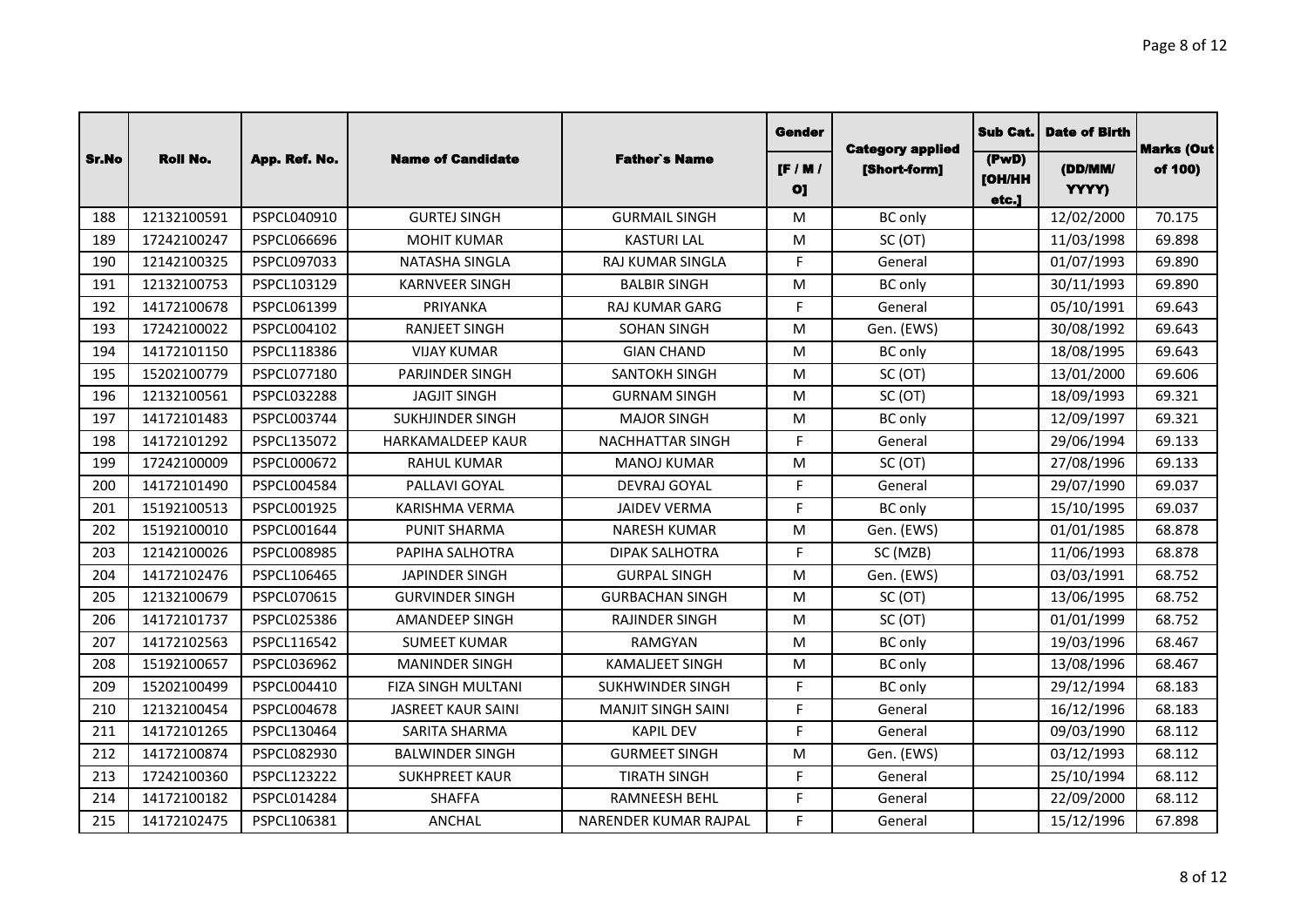|       |                 |               |                          |                         | <b>Gender</b>                 |                                         | Sub Cat.                        | <b>Date of Birth</b> | <b>Marks (Out</b> |
|-------|-----------------|---------------|--------------------------|-------------------------|-------------------------------|-----------------------------------------|---------------------------------|----------------------|-------------------|
| Sr.No | <b>Roll No.</b> | App. Ref. No. | <b>Name of Candidate</b> | <b>Father's Name</b>    | $[$ F / M /<br>O <sub>1</sub> | <b>Category applied</b><br>[Short-form] | (PwD)<br><b>[OH/HH</b><br>etc.] | (DD/MM/<br>YYYY)     | of 100)           |
| 216   | 15202100006     | PSPCL000441   | <b>LAKHWINDER SINGH</b>  | <b>HARBANS SUINGH</b>   | M                             | SC (OT)                                 |                                 | 25/10/1996           | 67.602            |
| 217   | 14172102697     | PSPCL134680   | <b>AMANDEEP KAUR</b>     | <b>GURMAIL SINGH</b>    | F.                            | SC (OT-VJ)                              |                                 | 01/04/2000           | 67.329            |
| 218   | 17242100130     | PSPCL030982   | <b>KIRANPREET KAUR</b>   | <b>KULDEEP SINGH</b>    | F.                            | General                                 |                                 | 28/08/1990           | 67.092            |
| 219   | 14172101106     | PSPCL113545   | <b>RUPINDER KAUR</b>     | <b>BALJEET SINGH</b>    | F.                            | General                                 |                                 | 07/08/1994           | 67.092            |
| 220   | 14172100229     | PSPCL018096   | <b>MANISH GARG</b>       | <b>SURESH KUMAR</b>     | M                             | Gen. (EWS)                              |                                 | 24/04/1999           | 67.092            |
| 221   | 14172102746     | PSPCL141599   | <b>RACHIT JAIN</b>       | NARINDER KUMAR JAIN     | M                             | Gen. (EWS)                              |                                 | 07/09/1997           | 67.044            |
| 222   | 14172100981     | PSPCL096765   | <b>JASPREET KAUR</b>     | <b>SUKHDEV SINGH</b>    | F.                            | <b>BC</b> only                          |                                 | 09/12/1991           | 66.837            |
| 223   | 15192100060     | PSPCL015082   | <b>GURPREET SINGH</b>    | <b>RASHPAL SINGH</b>    | M                             | SC (OT)                                 |                                 | 16/11/1997           | 66.837            |
| 224   | 15202100624     | PSPCL037649   | <b>VISHAL KANT</b>       | <b>SURINDER KUMAR</b>   | M                             | Gen. (EWS)                              |                                 | 19/12/1992           | 66.760            |
| 225   | 14172101848     | PSPCL034857   | <b>DEEPALI SHARMA</b>    | RAM RACHHPAL            | F.                            | General                                 |                                 | 15/08/1995           | 66.760            |
| 226   | 14172101388     | PSPCL150874   | <b>GAYAN DEEP KAUR</b>   | <b>RAJENDER SINGH</b>   | F.                            | General                                 |                                 | 10/07/1988           | 66.582            |
| 227   | 14172100190     | PSPCL015301   | <b>SURINDER SINGH</b>    | <b>MOHAR SINGH</b>      | M                             | Gen. (EWS)                              |                                 | 20/06/1992           | 66.582            |
| 228   | 12142100093     | PSPCL050495   | <b>JASLEEN KAUR</b>      | <b>MANJIT SINGH</b>     | F.                            | General                                 |                                 | 03/12/1996           | 66.582            |
| 229   | 15192100505     | PSPCL000926   | <b>RAJDEEP SHARMA</b>    | <b>TARSEM LAL</b>       | F.                            | General                                 |                                 | 31/05/1992           | 66.475            |
| 230   | 14172102106     | PSPCL061605   | <b>GURPREET SINGH</b>    | <b>SUKHWINDER SINGH</b> | M                             | Gen. (EWS)                              |                                 | 05/08/1993           | 66.475            |
| 231   | 14172101488     | PSPCL004566   | <b>SUKHWINDER KUMAR</b>  | <b>JAGDISH KUMAR</b>    | M                             | SC (OT-VJ)                              |                                 | 20/06/1994           | 66.475            |
| 232   | 17242100001     | PSPCL000008   | <b>CHANPREET SINGH</b>   | <b>JAGJIT SINGH</b>     | M                             | SC (OT)                                 |                                 | 15/10/1996           | 66.327            |
| 233   | 15192100619     | PSPCL028362   | <b>GAGANDEEP SINGH</b>   | <b>SAROOP SINGH</b>     | M                             | SC (OT)                                 |                                 | 09/10/1992           | 66.191            |
| 234   | 12132100547     | PSPCL029512   | <b>MANPREET SINGH</b>    | <b>SURINDER PAL</b>     | M                             | SC (OT)                                 |                                 | 22/06/1993           | 66.191            |
| 235   | 12132100728     | PSPCL088909   | SANGEETA BAMBA           | <b>RAKESH BAMBA</b>     | F.                            | General                                 |                                 | 09/09/1996           | 65.906            |
| 236   | 12142100215     | PSPCL012524   | <b>RAJNISH PUSHKAR</b>   | <b>SHIV GOPAL</b>       | M                             | SC (OT)                                 |                                 | 24/06/1998           | 65.906            |
| 237   | 14172102023     | PSPCL052629   | <b>BABALDEEP KAUR</b>    | <b>BALJIT SINGH</b>     | F.                            | Gen. (EWS)                              |                                 | 27/09/2002           | 65.906            |
| 238   | 12142100146     | PSPCL093656   | <b>RAVNEET KAUR</b>      | PARAMJIT SINGH          | F.                            | General                                 |                                 | 04/06/1994           | 65.816            |
| 239   | 12132100390     | PSPCL126433   | <b>RIYA GUPTA</b>        | <b>ARUN KUMAR GUPTA</b> | F.                            | General                                 |                                 | 26/03/1997           | 65.816            |
| 240   | 14172100433     | PSPCL036229   | <b>JASHANDEEP SINGH</b>  | <b>JASVIR SINGH</b>     | M                             | XSM(D)                                  |                                 | 12/07/1998           | 64.796            |
| 241   | 14172101851     | PSPCL034916   | <b>JASPREET KAUR</b>     | <b>GURMAIL SINGH</b>    | F.                            | <b>BC</b> only                          |                                 | 19/08/1995           | 63.629            |
| 242   | 15192100053     | PSPCL013797   | <b>KARTIK SHARMA</b>     | <b>VARINDER KUMAR</b>   | M                             | XSM(D)                                  |                                 | 24/04/1997           | 63.265            |
| 243   | 15192100626     | PSPCL029850   | <b>SAMITA KAUL</b>       | <b>AMRIK RAJ</b>        | F.                            | SC(OT)                                  |                                 | 16/10/1992           | 63.060            |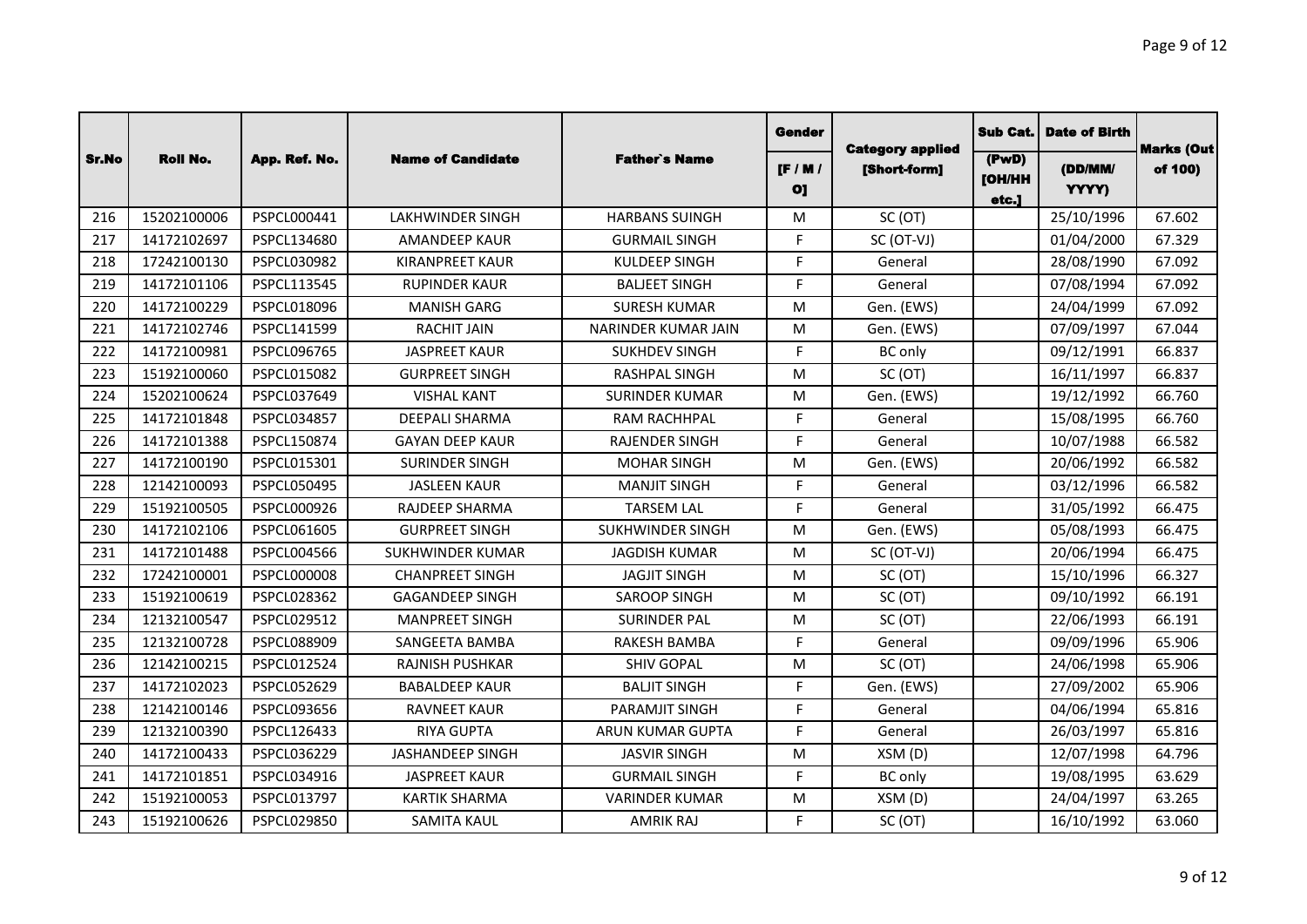|       |                 |                    |                           |                         | Gender                        |                                         | <b>Sub Cat.</b>                 | <b>Date of Birth</b> | <b>Marks (Out</b> |
|-------|-----------------|--------------------|---------------------------|-------------------------|-------------------------------|-----------------------------------------|---------------------------------|----------------------|-------------------|
| Sr.No | <b>Roll No.</b> | App. Ref. No.      | <b>Name of Candidate</b>  | <b>Father's Name</b>    | $[$ F / M /<br>O <sub>1</sub> | <b>Category applied</b><br>[Short-form] | (PwD)<br><b>[OH/HH</b><br>etc.] | (DD/MM/<br>YYYY)     | of 100)           |
| 244   | 14172101978     | PSPCL047846        | <b>MANAVJEET KAUR</b>     | <b>RAJINDER KUMAR</b>   | F.                            | Gen. (EWS)                              |                                 | 16/03/1996           | 62.776            |
| 245   | 17242100285     | PSPCL082099        | <b>GUNPREET KAUR</b>      | <b>NACHHATAR SINGH</b>  | F.                            | SC (OT)                                 |                                 | 31/07/1997           | 62.500            |
| 246   | 14172102678     | PSPCL130477        | HARKAMALINDER SINGH       | <b>GURDAS SINGH</b>     | M                             | SC (OT-VJ)                              |                                 | 16/09/1985           | 62.491            |
| 247   | 12142100370     | PSPCL136338        | <b>DOLLY RANI</b>         | <b>HARISH CHAND</b>     | F.                            | SC (OT)                                 |                                 | 09/01/1995           | 62.491            |
| 248   | 14172102525     | PSPCL112537        | <b>NAVNEET KAUR</b>       | <b>AVTAR SINGH</b>      | F.                            | <b>BC</b> only                          |                                 | 12/09/2002           | 62.491            |
| 249   | 17242100101     | PSPCL025003        | <b>BHUPINDER KAUR</b>     | <b>NARESH KUMAR</b>     | F.                            | BC only                                 |                                 | 22/06/1992           | 61.990            |
| 250   | 12142100051     | PSPCL022009        | <b>RAJVINDER KAUR</b>     | <b>MALKIT SINGH</b>     | F.                            | <b>BC</b> only                          |                                 | 22/05/1989           | 61.480            |
| 251   | 14172100274     | PSPCL022575        | <b>NAVJOT KAUR</b>        | <b>SWARANJEET SINGH</b> | E                             | SC (OT)                                 |                                 | 05/05/2000           | 60.714            |
| 252   | 15192100898     | PSPCL118314        | <b>SURJIT SINGH</b>       | <b>CHIMAN SINGH</b>     | M                             | SC (MZB)                                |                                 | 12/07/1991           | 58.792            |
| 253   | 14172100929     | PSPCL088286        | <b>MAMTA DEVI</b>         | <b>JAIPAL</b>           | F.                            | SC (OT)                                 |                                 | 04/04/1997           | 58.418            |
| 254   | 15192100716     | PSPCL054373        | <b>NITIN KUMAR</b>        | PARSHOTAM LAL           | M                             | BC (XSM-S)                              |                                 | 17/03/1986           | 58.222            |
| 255   | 14172102595     | PSPCL119912        | <b>JASPREET KAUR</b>      | <b>DHARAM SINGH</b>     | F.                            | <b>BC</b> only                          |                                 | 24/09/1995           | 58.222            |
| 256   | 12132100431     | PSPCL021848        | <b>SONU KUMAR</b>         | <b>RAJ KUMAR</b>        | M                             | PWD (OH)                                | OH                              | 18/11/1992           | 57.938            |
| 257   | 12142100038     | PSPCL013497        | <b>AMRIK SINGH</b>        | <b>GURNAIB SINGH</b>    | M                             | XSM(S)                                  |                                 | 01/01/1983           | 56.888            |
| 258   | 12142100148     | PSPCL096208        | <b>AKASHDEEP SINGH</b>    | <b>LAKHWINDER SINGH</b> | M                             | SC (MZB)                                |                                 | 24/07/2000           | 56.888            |
| 259   | 12132100158     | PSPCL033492        | <b>HRITIK SANGER</b>      | <b>JASWINDER SINGH</b>  | M                             | SC (MZB)                                |                                 | 05/12/1997           | 56.633            |
| 260   | 14172101733     | PSPCL024998        | NAVDEEP SINGH             | <b>JASKARAN SINGH</b>   | M                             | SC (MZB)                                |                                 | 21/02/2001           | 56.515            |
| 261   | 14172101429     | PSPCL136513        | ANKUSH MANGLA             | <b>VINOD KUMAR</b>      | M                             | PWD (OH)                                | OΗ                              | 17/10/1998           | 56.230            |
| 262   | 15202100513     | PSPCL009220        | <b>RAJANPREET</b>         | <b>JASWINDER SINGH</b>  | F.                            | SC (OT)                                 |                                 | 11/10/1993           | 55.946            |
| 263   | 14172101585     | PSPCL011623        | <b>SHUBHAM GARG</b>       | <b>SURINDER PAUL</b>    | M                             | SP(G)                                   |                                 | 01/08/1998           | 55.946            |
| 264   | 12142100012     | PSPCL002583        | <b>HARJINDERPAL SINGH</b> | <b>KARNAIL SINGH</b>    | M                             | XSM(D)                                  |                                 | 14/09/1995           | 55.357            |
| 265   | 12132100078     | PSPCL015552        | <b>BIR SINGH</b>          | <b>BISHAN DASS</b>      | M                             | SC (MZB)                                |                                 | 07/01/1999           | 55.102            |
| 266   | 14172101752     | PSPCL026323        | <b>CHARNJEET KAUR</b>     | <b>DILBAG SINGH</b>     | F.                            | SC (OT-VJ)                              |                                 | 16/06/1996           | 55.092            |
| 267   | 14172101037     | PSPCL104185        | <b>JAGSIR SINGH</b>       | <b>HARBHAJAN SINGH</b>  | M                             | SC (MZB)                                |                                 | 29/11/1997           | 54.847            |
| 268   | 15202100239     | PSPCL063907        | PAWAN KUMAR               | <b>AROOR CHAND</b>      | M                             | BC (XSM-S)                              |                                 | 15/11/1982           | 54.337            |
| 269   | 14172101666     | PSPCL019083        | <b>HARPREET SINGH</b>     | <b>RANJEET SINGH</b>    | M                             | SC (MZB)                                |                                 | 24/11/1999           | 54.238            |
| 270   | 15202100174     | PSPCL043805        | <b>SUNNY THAKUR</b>       | <b>RAM KUMAR</b>        | M                             | <b>FF</b>                               |                                 | 28/09/1991           | 54.082            |
| 271   | 12142100239     | <b>PSPCL027755</b> | <b>MUKUL RAHELA</b>       | <b>BHARAT BHUSHAN</b>   | M                             | SC (MZB)                                |                                 | 09/02/2001           | 53.954            |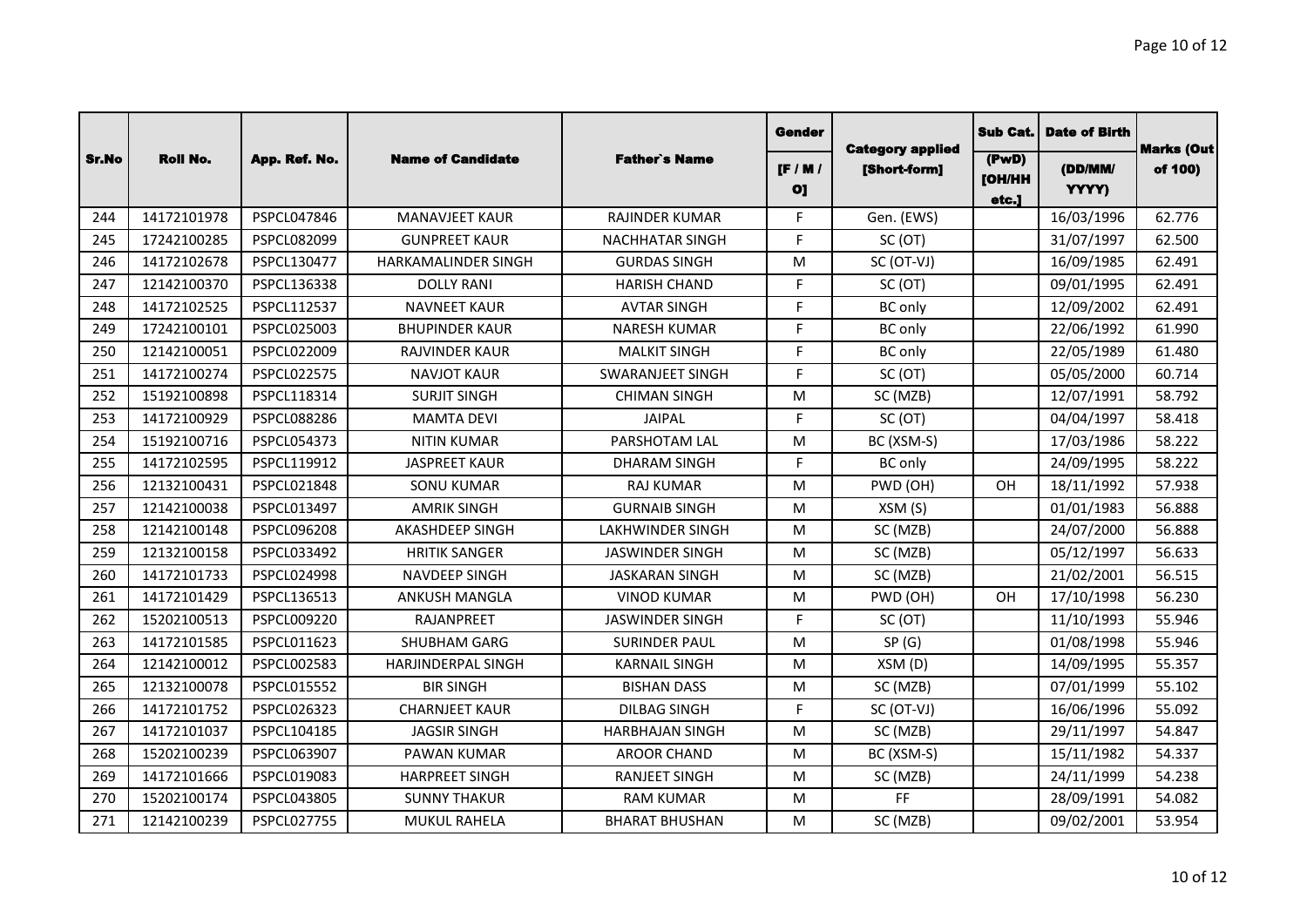|       |                 |               |                            |                         | Gender                        |                                         | <b>Sub Cat.</b>                     | <b>Date of Birth</b> | <b>Marks (Out</b> |
|-------|-----------------|---------------|----------------------------|-------------------------|-------------------------------|-----------------------------------------|-------------------------------------|----------------------|-------------------|
| Sr.No | <b>Roll No.</b> | App. Ref. No. | <b>Name of Candidate</b>   | <b>Father's Name</b>    | $[$ F / M /<br>O <sub>1</sub> | <b>Category applied</b><br>[Short-form] | ( P w D )<br><b>[OH/HH</b><br>etc.] | (DD/MM/<br>YYYY)     | of 100)           |
| 272   | 12132100660     | PSPCL063764   | <b>SAVAN SINGH</b>         | <b>SWARN SINGH</b>      | M                             | BC (XSM-S)                              |                                     | 12/03/1985           | 53.669            |
| 273   | 14172101438     | PSPCL000430   | <b>MANDEEP SINGH</b>       | <b>DARSHAN SINGH</b>    | M                             | SC (MZB)                                |                                     | 23/12/1995           | 53.669            |
| 274   | 17242100556     | PSPCL036055   | <b>KULDEEP KAUR</b>        | <b>TARSEM SINGH</b>     | F.                            | SC (MZB)                                |                                     | 26/10/1997           | 53.669            |
| 275   | 15202100304     | PSPCL081780   | <b>KARAMJEET KAUR BAWA</b> | <b>SUKHMANDER SINGH</b> | F.                            | BC only                                 |                                     | 29/11/1989           | 53.571            |
| 276   | 14172100028     | PSPCL001016   | <b>RAVINDER KUMAR</b>      | <b>DARSHAN SINGH</b>    | M                             | SP(G)                                   |                                     | 10/04/1993           | 53.061            |
| 277   | 14172102056     | PSPCL056547   | <b>MANMINDER KAUR</b>      | SARBJEET SINGH          | F.                            | <b>BC</b> only                          |                                     | 04/07/1988           | 52.531            |
| 278   | 14172101973     | PSPCL047468   | <b>HARJEET KAUR</b>        | <b>SUKHWINDER SINGH</b> | F.                            | SC (MZB)                                |                                     | 01/10/1998           | 52.531            |
| 279   | 17242100021     | PSPCL003571   | <b>NARINDER PRATAP</b>     | <b>HARISH CHANDER</b>   | M                             | SC (MZB)                                |                                     | 24/07/1992           | 52.296            |
| 280   | 14172102009     | PSPCL051185   | <b>MANPREET KAUR</b>       | <b>JATINDER SINGH</b>   | F.                            | <b>BC</b> only                          |                                     | 03/02/1990           | 52.246            |
| 281   | 15192100179     | PSPCL045260   | <b>BACHITAR SINGH</b>      | <b>SATNAM SINGH</b>     | M                             | SC (OT-VJ)                              |                                     | 12/04/1995           | 50.510            |
| 282   | 14172100588     | PSPCL051165   | <b>GURMEL SINGH</b>        | <b>PURAN SINGH</b>      | M                             | SC (MZB)                                |                                     | 08/01/1994           | 49.745            |
| 283   | 12132100133     | PSPCL028554   | <b>GEORGE</b>              | MICHAEL KUMAR           | M                             | SC (MZB)                                |                                     | 03/03/2001           | 49.745            |
| 284   | 12132100035     | PSPCL009060   | <b>MAHESH INDER SINGH</b>  | <b>JASVINDER SINGH</b>  | M                             | SC (MZB)                                |                                     | 26/01/1994           | 48.469            |
| 285   | 15202100640     | PSPCL042182   | <b>SHARANJEET SINGH</b>    | <b>NIRMAL SINGH</b>     | M                             | XSM(S)                                  |                                     | 16/07/1987           | 48.262            |
| 286   | 12142100305     | PSPCL071949   | <b>BARKOMAL SINGH</b>      | <b>KULDIP SINGH</b>     | M                             | SC (OT-XSM-Dep.)                        |                                     | 12/08/1999           | 47.978            |
| 287   | 14172101267     | PSPCL130807   | <b>RANJEET SINGH</b>       | <b>HARDEV SINGH</b>     | M                             | SC (MZB)                                |                                     | 13/04/1989           | 46.939            |
| 288   | 14172101784     | PSPCL029193   | <b>GAGANDEEP SINGH</b>     | <b>JAGJIT SINGH</b>     | M                             | SC (MZB)                                |                                     | 23/05/1997           | 46.839            |
| 289   | 12132100494     | PSPCL011960   | <b>RANBIR SINGH</b>        | <b>VIJAY KUMAR</b>      | M                             | XSM (S)                                 |                                     | 10/05/1985           | 46.555            |
| 290   | 15192100496     | PSPCL126478   | <b>PARWINDER KAUR</b>      | <b>BALKAR SINGH</b>     | F.                            | PWD (OH)                                | OH                                  | 09/10/1994           | 46.555            |
| 291   | 14172100462     | PSPCL039973   | <b>JAGDEEP SINGH</b>       | <b>BHUPINDER SINGH</b>  | M                             | SC (MZB)                                |                                     | 07/07/1998           | 46.429            |
| 292   | 14172101594     | PSPCL012636   | <b>BINDER SINGH</b>        | <b>INDER SINGH</b>      | M                             | SC (MZB)                                |                                     | 13/03/1990           | 46.270            |
| 293   | 12142100303     | PSPCL071116   | <b>DEEPINDER KAUR</b>      | <b>JARNAIL SINGH</b>    | F.                            | SC (MZB)                                |                                     | 09/02/1992           | 45.416            |
| 294   | 12132100645     | PSPCL060327   | <b>JITENDER SINGH</b>      | <b>SATNAM SINGH</b>     | M                             | SC (MZB)                                |                                     | 06/11/1992           | 45.416            |
| 295   | 14172102735     | PSPCL139336   | <b>HARPREET KAUR</b>       | <b>LACHHMAN SINGH</b>   | F.                            | SC (MZB)                                |                                     | 07/07/1999           | 45.416            |
| 296   | 12132100413     | PSPCL144693   | <b>JAGDEEP KUMAR</b>       | <b>BHOLA NATH</b>       | M                             | XSM(S)                                  |                                     | 14/08/1971           | 45.153            |
| 297   | 14172102185     | PSPCL069835   | <b>GURPREET SINGH</b>      | PARVINDER SINGH         | M                             | SC (MZB)                                |                                     | 25/05/1993           | 45.132            |
| 298   | 12132100484     | PSPCL011006   | <b>GURPREET SINGH</b>      | <b>TEJPAL SINGH</b>     | M                             | SC (MZB-XSM-Dep.)                       |                                     | 04/10/1993           | 45.132            |
| 299   | 14172100962     | PSPCL092825   | <b>GURPREET SINGH</b>      | <b>TEJA SINGH</b>       | M                             | SC (MZB)                                |                                     | 12/05/1994           | 44.643            |